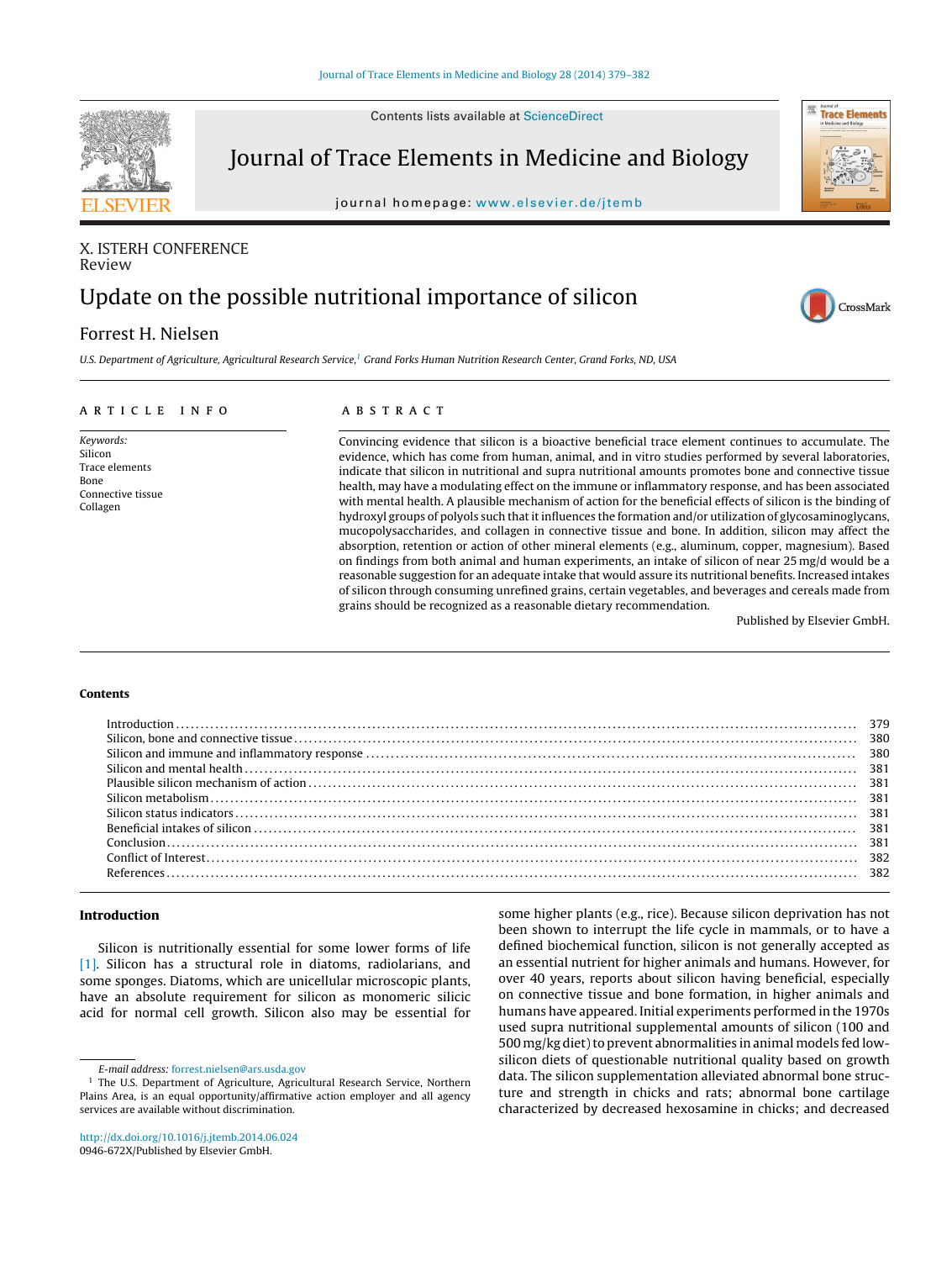collagen and prolyhydroxylase activity in skull bone from cultured chick embryos  $[1,2]$ . Concern about dietary quality resulted in the question of whether the supra nutritional supplements were alleviating abnormalities caused by a silicon deprivation or induced by some other sub-optimal dietary factor.

#### **Silicon, bone and connective tissue**

Experiments performed since 2000 have indicated that only nutritional amounts of silicon are needed to prevent bone, hexosamine, and collagen metabolism abnormalities, similar to, but of less magnitude than those reported in the 1970s, in animal models fed apparently nutritionally adequate diets low in silicon. In three studies, silicon supplementation of 10 or 35 mg/kg diet containing <2.0 mg/kg silicon, was used to show that the silicon deprivation in rats decreased collagen formation  $\lceil 3 \rceil$  and femur hydroxyproline concentration [\[4\]](#page-3-0) and increased urinary helical peptide excretion [\[5\].](#page-3-0) Another study provided drinking water containing 53.2  $\mu$ g/g silicon to rats fed diets containing 3.2  $\mu$ g/g silicon for 26 weeks [\[6\].](#page-3-0) The silicon deprivation reduced bone growth plate thickness and increased chondrocyte density. In mice, a silicon supplement of 50  $\mu$ g/g to a diet containing a soluble silicon content of 0.2  $\mu$ g/g increased femur dry and ash weights, calcium and hydroxyproline contents, and alkaline phosphatase activity, and decreased femur tartrate-resistant acid phosphatase and urinary excretion of hydroxyproline [\[7\].](#page-3-0) Silicon supplementation also increased femur strength and stiffness, and bone marrow mRNA expression related to osteoblastogenesis.

Recent in vitro studies also indicate that silicon promotes bone formation. Orthosilicic acid at physiological concentrations was found to stimulate collagen type 1 synthesis in human osteoblastlike cells and enhance osteoblastic differentiation in culture [\[8\].](#page-3-0) Silicon in silica-based bioactive glass and ceramics has been implicated in the in vivo efficiency of bone engineering implants through involvement in osteoblast proliferation and differentiation, type 1 collagen synthesis, and apatite formation [\[9,10\].](#page-3-0)

Supra nutritional amounts of silicon also have beneficial effects on bone in ovariectomized rats. A silicon supplement of 500 mg/kg diet for 30 d increased longitudinal growth and mineral content of the femur [\[11\].](#page-3-0) In another study, ovariectomized rats were fed a calcium-deficient AIN-93M diet and compared to rats fed the same diet supplemented with 500 mg/kg silicon as sodium metasilicate for 10 weeks  $[12]$ . The silicon supplementation significantly increased bone mineral density of the femur and tibia and C-telopeptide type 1 collagen levels in serum. Choline-stabilized orthosilicic acid orally supplemented at a dose of 1 mg/kg body weight daily for 30 weeks was found to partially prevent femoral bone loss in aged ovariectomized rats [13]. Another study with aged (17 weeks) ovariectomized rats found that daily oral administration of 20 mg silicon/kg body weight significantly increased femur and tibia bone mineral density [\[14\].](#page-3-0)

Recent epidemiological studies have indicated that nutritional intakes of silicon are beneficial for bone health in humans. Dietary silicon was positively associated with bone mineral density in four hip sites of men and premenopausal women in the Framingham Offspring cohort of 1251 men and 1596 women [\[15\].](#page-3-0) Large differences of up to 10% were found between the highest (>40 mg/d) and lowest  $(14 \text{ mg/d})$  quintiles of silicon intake. Also in the Framingham Offspring Cohort, the beneficial effect of a moderate consumption of beer on hip and spine bone mineral density was associated with silicon in the beer  $[16]$ . In addition, silicon intake was positively associated with bone mineral density at the femur neck in late premenopausal women and postmenopausal women on hormone replacement therapy in the Aberdeen Prospective Osteoporosis Screening Study [\[17\].](#page-3-0) The lowest quartile of silicon intake was 16 mg/d and highest quartile was 31.5 mg/d. Quartile of energy-adjusted silicon intakes were negatively associated with urinary markers of bone resorption (pyridinoline and deoxypyridinoline crosslinks) and positively associated with the serum Nterminal propeptide of type 1 collagen, a marker of bone formation.

Although animal, in vitro, and epidemiological findings indicate increased dietary silicon is associated with improved bone mass or density and bone turnover markers, human silicon supplementation or intervention studies have found bone mass improvements only in a small number subjects, only a limited number of positive bone turnover marker changes, and just subjective changes in skin and hair. In a review, it was reported that a 28 mg/d silicon supplement for 12 weeks increased spine bone mineral density by 2.5% in six women with low bone mass  $[18]$ . In support of this report was a double-blind, placebo-controlled study completed by 136 women supplemented daily with 1 g calcium and 20  $\mu$ g vitamin D<sub>3</sub>, daily supplements of 3, 6, or 12 mg silicon as choline-stabilized orthosilicic acid, or a placebo for 12 months  $[19]$ . The 6 and 12 mg doses of silicon significantly increased the bone formation marker of type 1 collagen at 12 months. Another study that used choline-stabilized orthosilicic acid as a supplement involved 50 women with photodamaged skin  $[20]$ . A supplement of 10 mg/d silicon for 20 weeks improved the photo-damaged skin surface and mechanical properties, and decreased hair and nail brittleness.

In contrast to the limited positive reports, is a study involving 17 postmenopausal women with low bone mass that were randomized to drinking either purified water or artesian water containing 86 mg/L silicon for 12 weeks  $[21]$ . The silicon-rich artesian water significantly increased urinary silicon excretion but the purified water did not. Bone turnover markers procollagen type 1, N-terminal propeptide, bone specific alkaline phosphatase, and osteocalcin in serum were not significantly affected within or between groups.

The limited supplementation findings assert the need for randomized controlled trials of silicon supplementation to establish whether achieving a specific dietary intake of this element results in benefits for bone and connective tissue health. These trials should involve a significant number of participants that could be stratified by serum silicon and with supplementation long enough to have measurable effects on changes in bone or connective tissue health.

#### **Silicon and immune and inflammatory response**

In 1988, it was suggested that silicon had a regulatory role in the cell cycle of lymphocytes because monomethylsilanetriol at an optimal concentration of 10 mg/L silicon in culture media stimulated peripheral lymphocyte proliferation and decreased lymphoblast proliferation [\[22\].](#page-3-0) This possible effect of silicon in nutritional amounts received little attention until 2002 when it was reported that mitogen-induced DNA synthesis of splenic Tlymphocytes from silicon deprived (2.3 mg/kg diet) compared to silicon supplemented (35 mg/kg diet) rats was increased when the rats were fed normal adequate dietary arginine but decreased when fed a supplemental  $5 g/kg$  diet  $[23]$ . Since then, findings from two other studies with rats have suggested that silicon supplementation (35 mg/kg diet) vs. silicon-deprivation (2.8 and 1.9 mg/kg diet) might affect the immune or inflammatory response. When injected with type II collagen to induce a long-term (four weeks) inflammatory response, circulating lymphocyte counts were higher and neutrophil counts were lower in silicon-deprived than-supplemented rats [\[24\].](#page-3-0) On the other hand, silicon deprivation did not affect acute-phase (2 h) inflammatory markers changes induced by the injection of the endotoxin lipopolysaccharide  $[25]$ . However, the endotoxin increased the liver and femur concentrations of silicon in silicon-deprived rats but not in siliconsupplemented rats, which suggests a relation between silicon and the inflammatory or immune response. Further research is required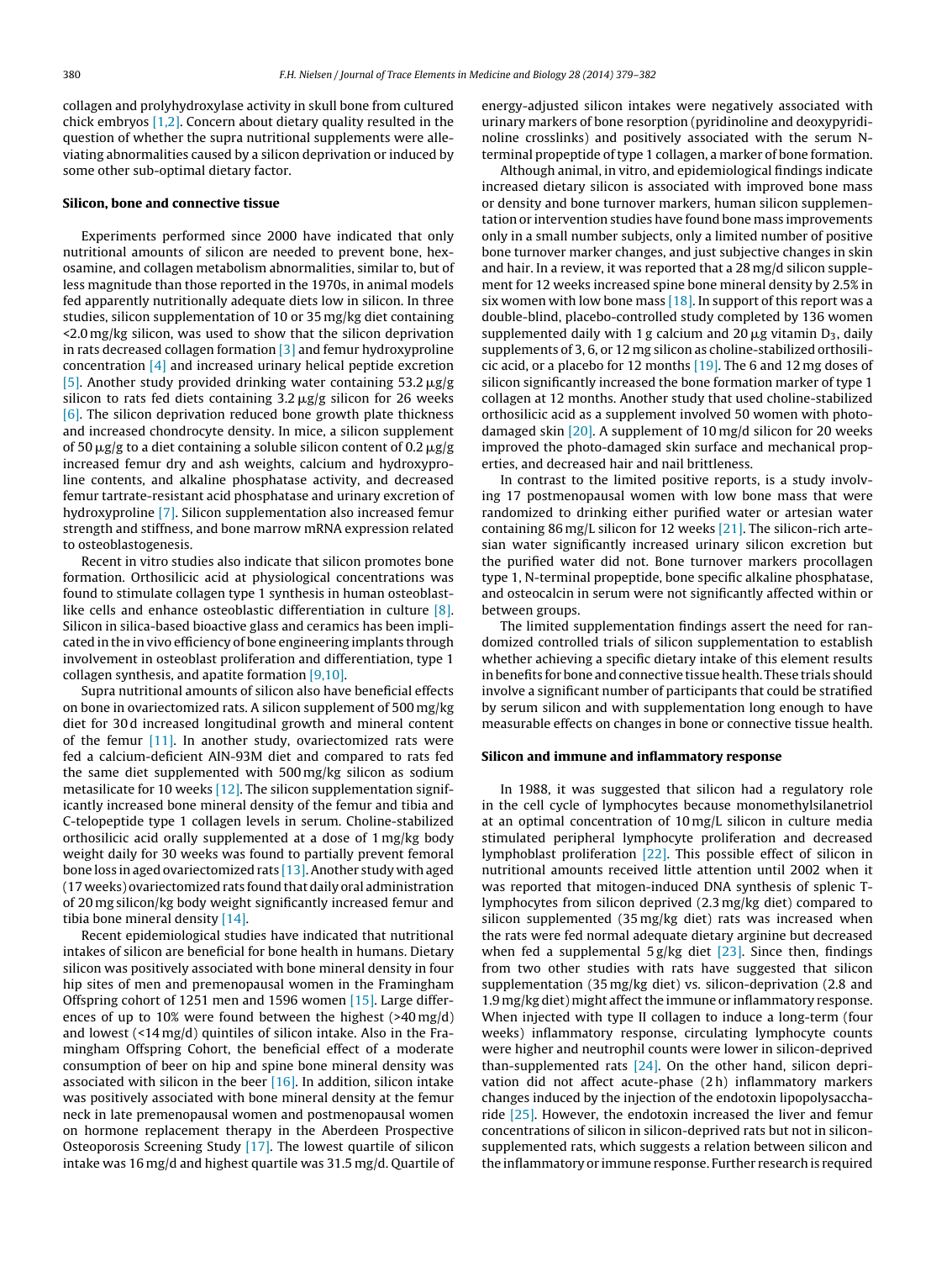to establish whether silicon has a beneficial modulating effect on this response.

#### **Silicon and mental health**

In 1996, it was reported that an association between cognitive impairment and aluminum in drinking water depended upon the silica concentration in water  $[26]$ . High levels of aluminum appeared to have a deleterious effect on cognitive function when the silica concentration was low, and high silica concentrations had a protective effect on the association between high aluminum and impaired cognitive function. In 2000, it was reported that the 8 year follow-up of subjects in the Paquid cohort showed that the exposure to drinking water with silica concentrations ≥11.25 mg/L was associated with a lower risk for developing Alzheimer's disease [\[27\].](#page-3-0) Higher silica in drinking water was also found to be associated with a reduced risk of developing Alzheimer's disease in seven-year follow-up of 1462 women (aged  $>75$  years) participating in the Epidemiology of Osteoporosis Study [\[28\].](#page-3-0) The apparent beneficial effect of silicon on cognitive function has been postulated to occur because a reaction between silicon as silicic acid and aluminum compounds such as aluminum hydroxide forms aluminosilicate [\[29\].](#page-3-0) Formation of aluminosilicate prevents aluminum absorption and retention, and thus prevents chronic aluminum accumulation that may cause or enhance neurodegeneration in the brain [\[30\].](#page-3-0) This hypothesis does not support the suggestion that silicon has a beneficial effect through a biochemical mechanism.

#### **Plausible silicon mechanism of action**

A plausible biochemical mechanism of action for silicon is some type of structural or binding role that affects the formation of connective tissue where it is strongly bound in significant concentrations [\[1,2\].](#page-3-0) This binding role is supported by the finding that silicon easily forms stable complexes with polyols that have at least four hydroxyl groups [\[31\].](#page-3-0) Such polyols include hexosamine and ascorbate used to form glycosaminoglycans, mucopolysaccharides, and collagen involved in connective tissue formation and stabilization and bone formation. In plants, silicon apparently binds hydroxyl groups of proteins involved in signal transduction [\[32\].](#page-3-0) A similar action in higher animals might be the basis for associating silicon with influencing the immune or inflammatory response, mental function, and gene expression of factors involved in osteoblastogenesis and osteoclastogenesis.

The hypothesis that silicon may be beneficial by altering the absorption and utilization of other mineral elements involved in bone metabolism, immune or inflammatory response, or cognitive function cannot be discounted. In addition to aluminum discussed above, silicon, especially in supra nutritional amounts, has been reported to facilitate the absorption, retention, and/or utilization of copper [\[33\]](#page-3-0) and magnesium [\[34\].](#page-3-0)

#### **Silicon metabolism**

Several recent studies of silicon have involved its dietary intake, absorption, transport, retention, and excretion. These studies suggest that silicon may have a significant role in higher animals and humans because silicon is well regulated by the body. Silicon is relatively well absorbed when consumed from various foods and drinks. One study found an average of 41% of silicon in food was excreted in urine, which is an indicator of absorption [\[35\].](#page-3-0) A study determining the absorption of silicon from different foods and supplements found it was highest from monomethyl silanetriol and beer (64% of dose), followed by green beans (44%), orthosilicic acid solution (43%), choline-stabilized orthosilicic acid (17%), and bananas (4%) [\[36\].](#page-3-0) An in vitro method found the per cent availability of silicon from various foods and drinks ranged from 0.6% from beans to 100% from beer [\[37\].](#page-3-0)

Evidence that silicon is efficiently transferred to tissues and urine is that the silicon concentration in blood remains relatively constant over a range of dietary intakes [\[37\].](#page-3-0) Reported mean or median fasting human serum concentrations of silicon range from 10 to 31  $\mu$ g/dL [\[37,38\].](#page-3-0) Some absorbed silicon is transferred to tissues because it is present in all tissues including brain [\[1,18\].](#page-3-0) Much of the silicon retained by the body is found in connective tissues, including aorta, bone, skin, tendon, and trachea [\[1\].](#page-3-0) After ingestion, most absorbed silicon is excreted within 4–8 h in the urine [\[18\],](#page-3-0) most likely as orthosilicic acid and/or magnesium orthosilicate. Thus, the kidney apparently is a major regulator of silicon in the body.

#### **Silicon status indicators**

Because reported fasting serum concentrations range from 10 to 31  $\mu$ g/dL, concentrations in the lower part or below this range might be an indication of a suboptimal silicon status. In addition, a consistent urinary silicon excretion below 14 mg/d may be indicating that an individual has a suboptimal intake of silicon because this excretion compared with 40 mg/d was associated with decreased bone mineral density in humans [\[15\].](#page-3-0) This finding also suggests that there is a dose-response to silicon for its beneficial effects.

#### **Beneficial intakes of silicon**

On the basis of extrapolations from animal data, weak balance data from humans, and the usual amount of silicon excreted daily byhumans, ithas beensuggested that anadequate intake to achieve the beneficial effects of silicon might be between 10 and 25 mg/d [\[39\].](#page-3-0) Based on the findings from 1251 men and 1596 pre- and postmenopausal women in the Framingham Offspring Cohort, the beneficial intake most likely is near the 25 mg/d intake or slightly higher. The majority of the intakes in this cohort were within a relatively narrow range of  $23.6 \pm 8.9$  mg/d for women and  $27.5 \pm 10.7$ for men. The highest bone mineral density found was in the highest silicon intake quintile with intakes ranging from 30.2 to 63.2 mg/d and 34.4 to 118.0 mg/d compared to the lowest quintile ranges of 7.1–16.7 and 7.6–18.8 mg/d for premenopausal women and men, respectively [\[15\].](#page-3-0) The higher silicon intakes by men may be the result of higher beer consumption. The silicon in barley and hops is solubilized during the beer-making process, which makes this beverage a rich source of silicon. Other foods rich in silicon include cereals and cereal products (especially less refined cereals and oatbased products), dried fruit, beans, spinach, and lentils [\[40\].](#page-3-0)

#### **Conclusion**

Recent findings provide additional evidence that silicon in nutritional amounts is beneficial for bone growth and maintenance. In addition, silicon in nutritional amounts might have a beneficial effect in the immune or inflammatory response and in mental health. Supra nutritional amounts of silicon also may promote bone health. Plausible mechanisms of actions have been suggested for the beneficial effects of silicon. Recent epidemiological findings suggest that intakes near 25 mg/d might promote bone health. Although randomized controlled trials evaluating the effectiveness of silicon supplementation are needed, consideration should be given for providing dietary guidance for silicon. If the science base is not considered strong enough to set an adequate intake level, an appropriate action would be to recommend the consumption of